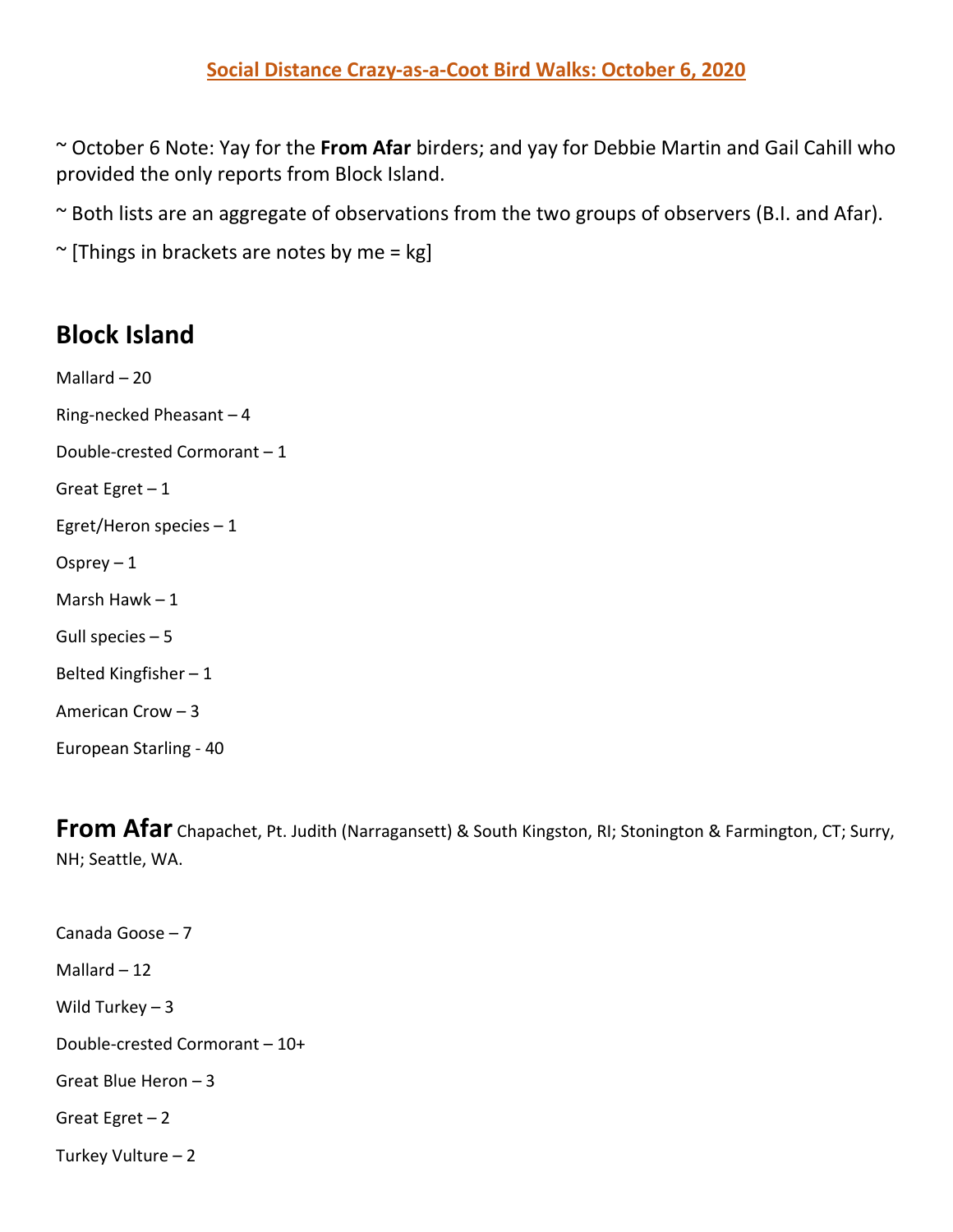Cooper's Hawk – 1 American Coot – 10 Herring Gull - 10 Great Black-backed Gull – 6 Gull species  $-4$ Mourning Dove  $-2$ Anna's Hummingbird – 1 Belted Kingfisher – 1 Red-bellied Woodpecker – 6 Downy Woodpecker – 7 Hairy Woodpecker - 1 Northern flicker  $-1$ Pileated Woodpecker – 3 Dusky Flycatcher – 1 Flycatcher species – 1 Blue Jay  $-9$ American Crow – 9 Black-capped Chickadee – 22 Tufted Titmouse – 14 White-breasted Nuthatch – 2 Red-breasted Nuthatch – 1 Carolina Wren – 1 Golden-crowned Kinglet – 2 Eastern Bluebird – 10 American Robin – 3 Hermit Thrush – 1 Yellow-rumped (Myrtle) Warbler – 5 Blackburnian Warbler - 1 Song Sparrow – 3 White-throated Sparrow – 2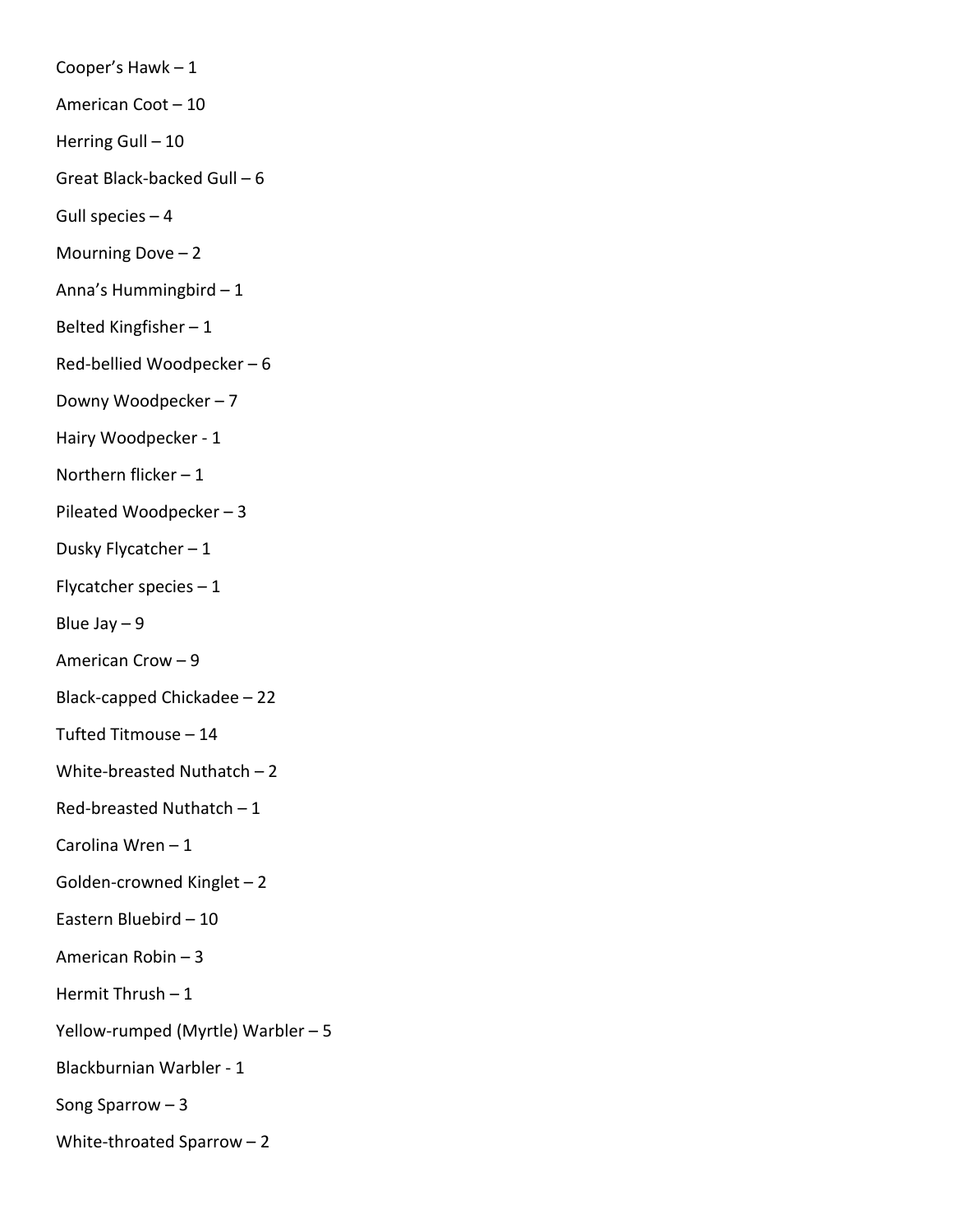Golden-crowned Sparrow – 1 Sparrow species – 4 Northern Cardinal – 5 House Finch – 8 American Goldfinch – 11

**Curt Milton** – Seattle, Wa.: Wow! I went to a new place today and saw lots of great birds, including many coots! The Union Bay Natural Area is on Lake Washington in Seattle and is owned by the University of Washington. It's one of the largest pieces of marshland on Lake Washington and is definitely a major stopping point for lots of birds.

One of the highlights was coming across a bush full of very vocal birds that, folks on two Facebook bird groups say, were red-winged blackbirds. I'll attach a short sound file so you can hear them. Pretty amazing to hear but I couldn't see them. Weather in Seattle today: clear and cool, temps in the upper 60s. Perfect fall day! Here is my list: Mallards: Numerous, Coots: Numerous, [numerous = 10; no number = 1. Kg] Crows: 5, Great blue heron: 2, Black-capped chickadee: 2, Golden crowned kinglet: 2, Dusky flycatcher, Anna's hummingbird, Northern flicker, Canada geese: 7, Song sparrows: 2, Golden crowned sparrow, Downy woodpecker (95% sure) Thanks for organizing this! Here is the sound file



of the red-winged blackbirds:

**Debbie Martin**, Hey Kim, there were 3 young male pheasants in my backyard at 7:45 this morning. They are 3 out of the 5 that hatched this summer. The other 2 stay on our driveway toward the beginning of it. Saw one there 1:30 this afternoon then pulled onto Graces Cove and saw a kingfisher on telephone wire.

**Gail Cahill**, Hey On Tuesday I did a bike ride/bird watching. 4:30 to 6:00pm. 3 Crows Southeast Light area, 40 Starlings on corner of Spring Street and Southeast Road, Pulled up to bridge on beach avenue and sat for a good long while watching the water there, 1 Snowy Egret (I think, tall and white) ["tall" suggests to me Great egret -kg], 1 Some kind of Egret? It was dark in color. This one flew in and I could see was darker, was worried it was in the shade and I just couldn't make out the color but because the other Egret was still there and I could still see the color good on it. This one was dark, (brown?) Seemed to be same size as the white one [Could it have been a Great Blue Heron (tall) or Nightheron (short like a Snowy Egret? -kg], 1 Comorant, 10 pair of mallards, 1 marsh hawk could be two, saw one at the bridge and then another down in New Harbor but that was where the one i saw was heading, so maybe the same. 5 Gulls, Heard an osprey, could not see it.

**Heather Hatfield** – Buckhill State Management Area (RI), 10/6/20, 60sF, Breezy, sunny. Mallards 2, GBH 1, WB Nuthatch 2, BC Chickadee 15, Blue Jays 6, Pileated Woodpecker 3, Downy Woodpecker 4, Tufted Titmouse 8, Coopers Hawk 1, B. Kingfisher 1, Red-bellied Woodpecker 4, Flycatcher species 1, Hermit Thrush 1, RB Nuthatch 1, Carolina Wren 1, Song Sparrow 1, Turkey Vulture 2, American Robin 3. Steere Hill Woodworth Trail, Chepachet, RI: Blackburnian Warbler 1, Yellow-rumped Warbler 5, Cardinal 1, Blue Jay 1.

**Kim Gaffett** – Not much to report as I was on the mainland for the day. Entering Pt. Judith: 6 GBBG, 10 Herring Gull, 10+ D-C Cormorant, and in S. Kingston – 3 Turkey.

**Polly Huntington** – ? Hi Kim, Here is my bird list for yesterday - not very exciting, as it was simply birding in the backyard! Bird List October 6, 2020: 4 Black-capped chickadee, 4 Tufted Titmouse, 8 House Finch, 2 Blue Jay, 1 Northern Cardinal, 2 Mourning Dove, 1 Red-bellied Woodpecker – female, 1 Goldfinch, 2 White-throated sparrow.